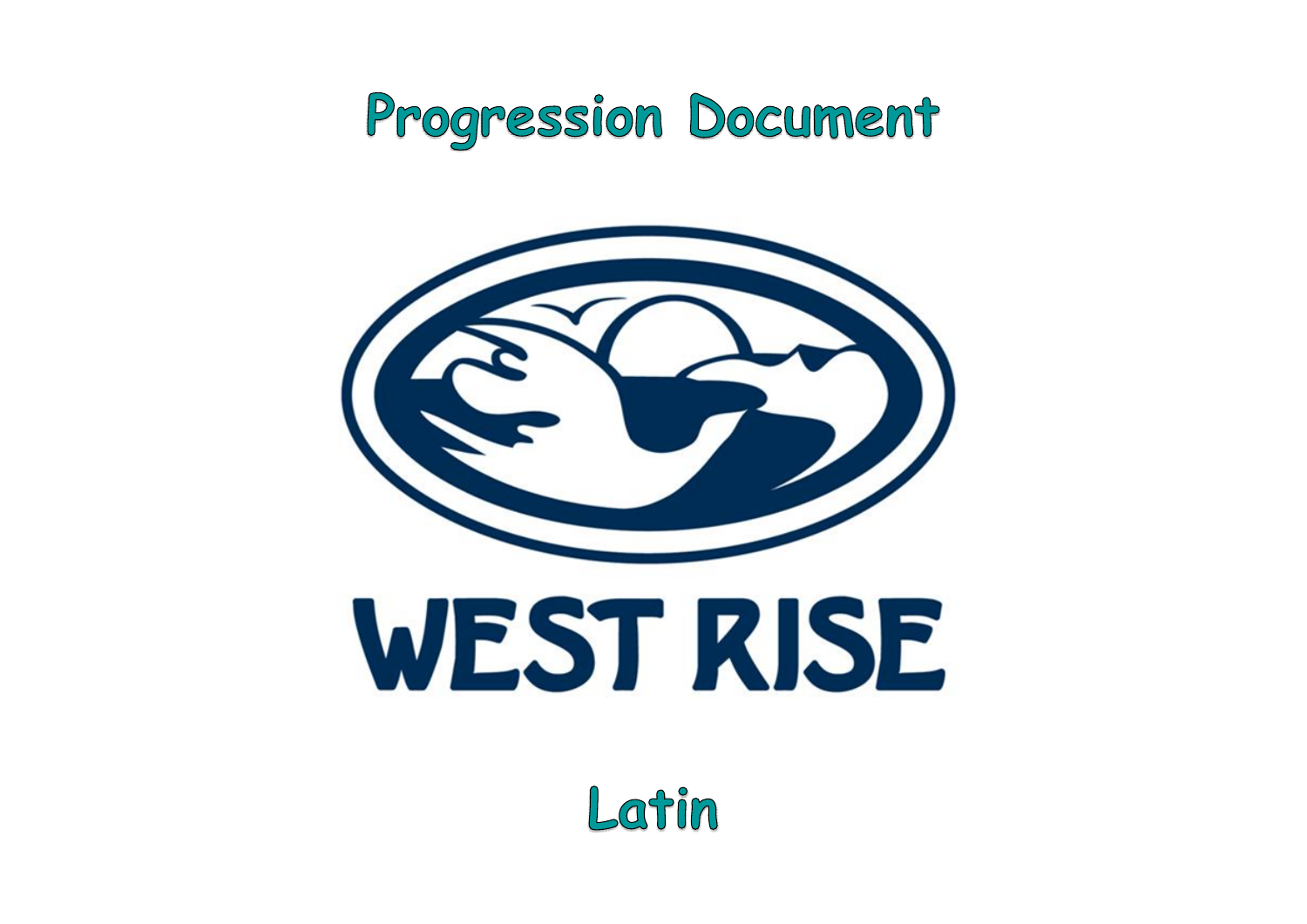

# **West Rise Curriculum**

# **At West Rise, we grow** *language enthusiasts* **who…**

*Recognise the correlation between the English language and Latin* 

*Speculate about and explain the origin of English words as they learn through stories, drama and song* 

*Understand and justify the purpose behind learning an ancient language.*

|                                                                                                                                                                                                                                                                                                                                                                                                                                                                                                                                                                                          | West Rise Aims and Purpose                                                                                                                                                                                                                                                                                                                                                                                                                                                                                                                                                                                                              |                                                                                                                                                                   |
|------------------------------------------------------------------------------------------------------------------------------------------------------------------------------------------------------------------------------------------------------------------------------------------------------------------------------------------------------------------------------------------------------------------------------------------------------------------------------------------------------------------------------------------------------------------------------------------|-----------------------------------------------------------------------------------------------------------------------------------------------------------------------------------------------------------------------------------------------------------------------------------------------------------------------------------------------------------------------------------------------------------------------------------------------------------------------------------------------------------------------------------------------------------------------------------------------------------------------------------------|-------------------------------------------------------------------------------------------------------------------------------------------------------------------|
| <b>Intent</b>                                                                                                                                                                                                                                                                                                                                                                                                                                                                                                                                                                            | Aims                                                                                                                                                                                                                                                                                                                                                                                                                                                                                                                                                                                                                                    |                                                                                                                                                                   |
| We introduce the children to Latin following the Minimus scheme<br>of work, implemented by Classics for All at Oxford University.<br>Our intent for the teaching of Latin is to teach children in a rich,<br>balanced and progressive curriculum, using Latin to support<br>vocabulary development, a deeper understanding of grammatical<br>structures in English and foreign languages and for children to<br>investigate the derivatives of language alongside historical<br>stories.<br>The teaching of Latin follows a clear progression in line with age-<br>related expectations. | Latin lies at the root of 60% of English words, and therefore we<br>believe that it has a positive impact on the development of<br>English vocabulary whilst growing an interest and playfulness<br>with words.<br>As children leave us in year 6 the children go off to various<br>different secondary schools that teach a variety of different<br>foreign languages. We believe that by introducing our pupils to<br>the language that underlies many of these languages, we are<br>giving them a good understanding of the key concepts and roots<br>of language to build upon regardless of which language they go on<br>to study. | Building and incre<br>love of learning a<br>Developing proble<br>resilience by exp<br>Fostering kindne<br>predecessors, wh<br>Experience team<br>and recite passa |



## **Character Traits**

easing confidence and self-esteem through a and strengthen thinking skills lem solving skills through perseverance and posure to an unfamiliar language ess, gratitude and respect for our hen learning about how they lived work through working together to translate ges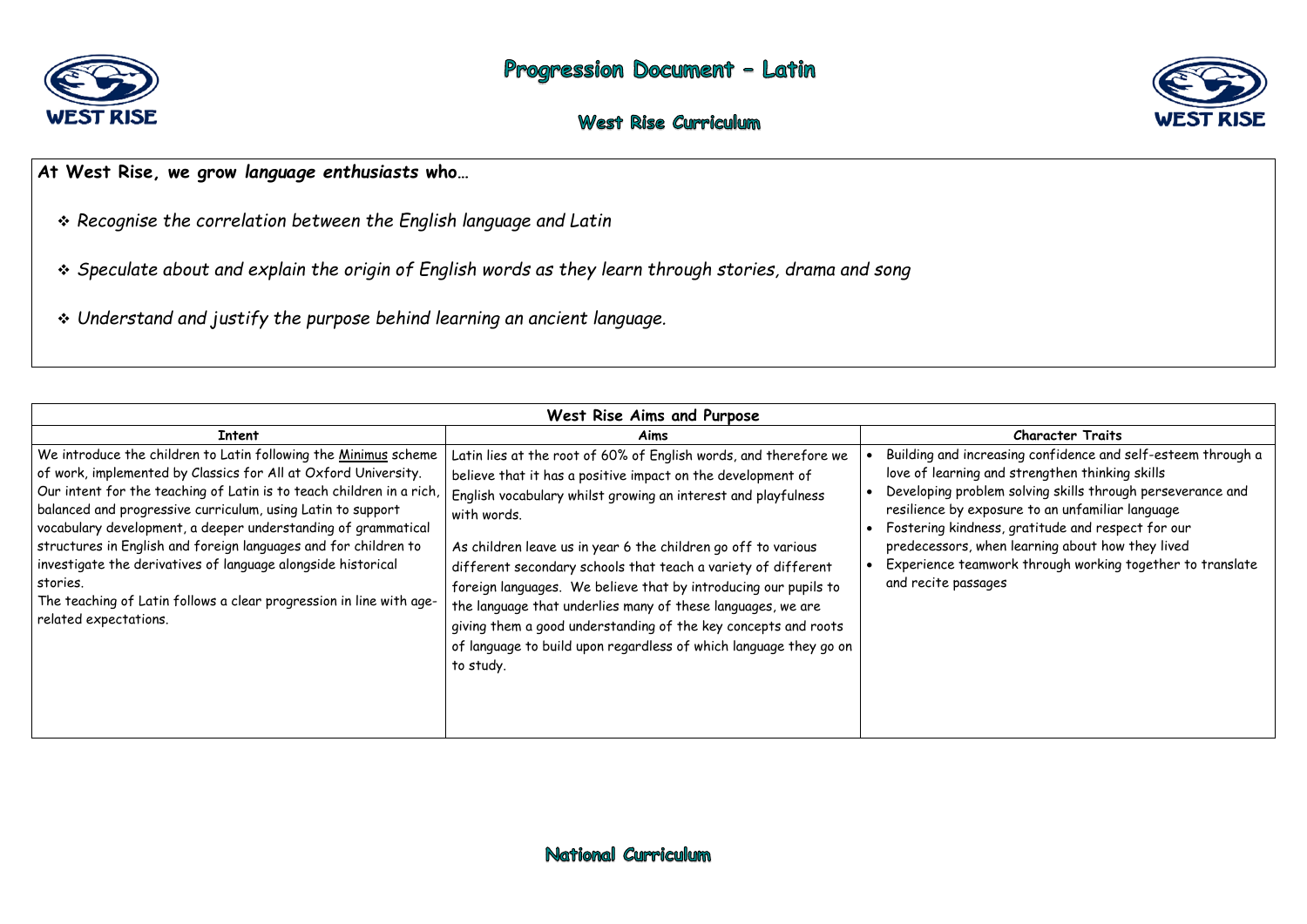| National Curriculum Aims and Purpose                                                                                                                                                                                                                                                                                                                                                                                                                                                                                                                                                                                                                                                                                                    |                                                                                                                                                                                                                                                                                                                                                                                                                                                                                                                                                                                                                                                                                 |                                                                                                                                                                               |
|-----------------------------------------------------------------------------------------------------------------------------------------------------------------------------------------------------------------------------------------------------------------------------------------------------------------------------------------------------------------------------------------------------------------------------------------------------------------------------------------------------------------------------------------------------------------------------------------------------------------------------------------------------------------------------------------------------------------------------------------|---------------------------------------------------------------------------------------------------------------------------------------------------------------------------------------------------------------------------------------------------------------------------------------------------------------------------------------------------------------------------------------------------------------------------------------------------------------------------------------------------------------------------------------------------------------------------------------------------------------------------------------------------------------------------------|-------------------------------------------------------------------------------------------------------------------------------------------------------------------------------|
| Purpose of Study                                                                                                                                                                                                                                                                                                                                                                                                                                                                                                                                                                                                                                                                                                                        | Aims                                                                                                                                                                                                                                                                                                                                                                                                                                                                                                                                                                                                                                                                            |                                                                                                                                                                               |
| Learning a foreign language is a liberation from insularity and<br>provides an opening to other cultures. A high-quality languages<br>education should foster pupils' curiosity and deepen their<br>understanding of the world. The teaching should enable pupils to<br>express their ideas and thoughts in another language and to<br>understand and respond to its speakers, both in speech and in<br>writing. It should also provide opportunities for them to<br>communicate for practical purposes, learn new ways of thinking<br>and read great literature in the original language. Language<br>teaching should provide the foundation for learning further<br>languages, equipping pupils to study and work in other countries. | The national curriculum for languages aims to ensure that all<br>pupils:<br>understand and respond to spoken and written language from<br>a variety of authentic sources<br>speak with increasing confidence, fluency and spontaneity,<br>finding ways of communicating what they want to say,<br>including through discussion and asking questions, and<br>continually improving the accuracy of their pronunciation and<br>intonation<br>can write at varying length, for different purposes and<br>audiences, using the variety of grammatical structures that<br>they have learnt<br>discover and develop an appreciation of a range of writing in<br>the language studied. | Pupils will develop a<br>English language (no<br>words we use now a<br>through time. They<br>trying out the pron<br>for those that came<br>civilisation through<br>artefacts. |
|                                                                                                                                                                                                                                                                                                                                                                                                                                                                                                                                                                                                                                                                                                                                         | Subject Content                                                                                                                                                                                                                                                                                                                                                                                                                                                                                                                                                                                                                                                                 |                                                                                                                                                                               |

- listen attentively to spoken language and show understanding by joining in and responding
- explore the patterns and sounds of language through songs and rhymes and link the spelling, sound and meaning of words
- speak in sentences, using familiar vocabulary, phrases and basic language structures
- read carefully and show understanding of words, phrases and simple writing
- appreciate stories, songs, poems and rhymes in the language
- broaden their vocabulary and develop their ability to understand new words that are introduced into familiar written material, including through using a dictionary
- write phrases from memory, and adapt these to create new sentences, to express ideas clearly
- describe people, places, things and actions orally\* and in writing
- understand basic grammar appropriate to the language being studied, including (where relevant): feminine, masculine and neuter forms and the conjugation of high-frequency verbs; key features and patterns of the language; how to apply these, for instance, to build sentences; and how these differ from or are similar to English.

Teaching may be of any modern or ancient foreign language and should focus on enabling pupils to make substantial progress in one language. The teaching should provide an appropriate balance of spoken and written language and should lay the foundations for further foreign language teaching at key stage 3. It should enable pupils to understand and communicate ideas, facts and feelings in speech and writing, focused on familiar and routine matters, using their knowledge of phonology, grammatical structures and vocabulary.

The focus of study in modern languages will be on practical communication. If an ancient language is chosen the focus will be to provide a linguistic foundation for reading comprehension and an appreciation of classical civilisation. Pupils studying ancient languages may take part in simple oral exchanges, while discussion of what they read will be conducted in English. A linguistic foundation in ancient languages may support the study of modern languages at key stage 3.

Pupils should be taught to:

Starred (\*) items in the National Curriculum do not apply to ancient languages and are therefore not included here.

| National<br><b>Curriculum</b> |                       |  |
|-------------------------------|-----------------------|--|
| Aims                          | . Content<br>Sub iect |  |

#### **Characters Traits**

I love of learning the origin of words in our ot just from Latin) and finding links between and how they have developed and changed y will build resilience and perseverance when unciation of unknown words and gain respect e before us through learning about the plays and songs as well looking at interesting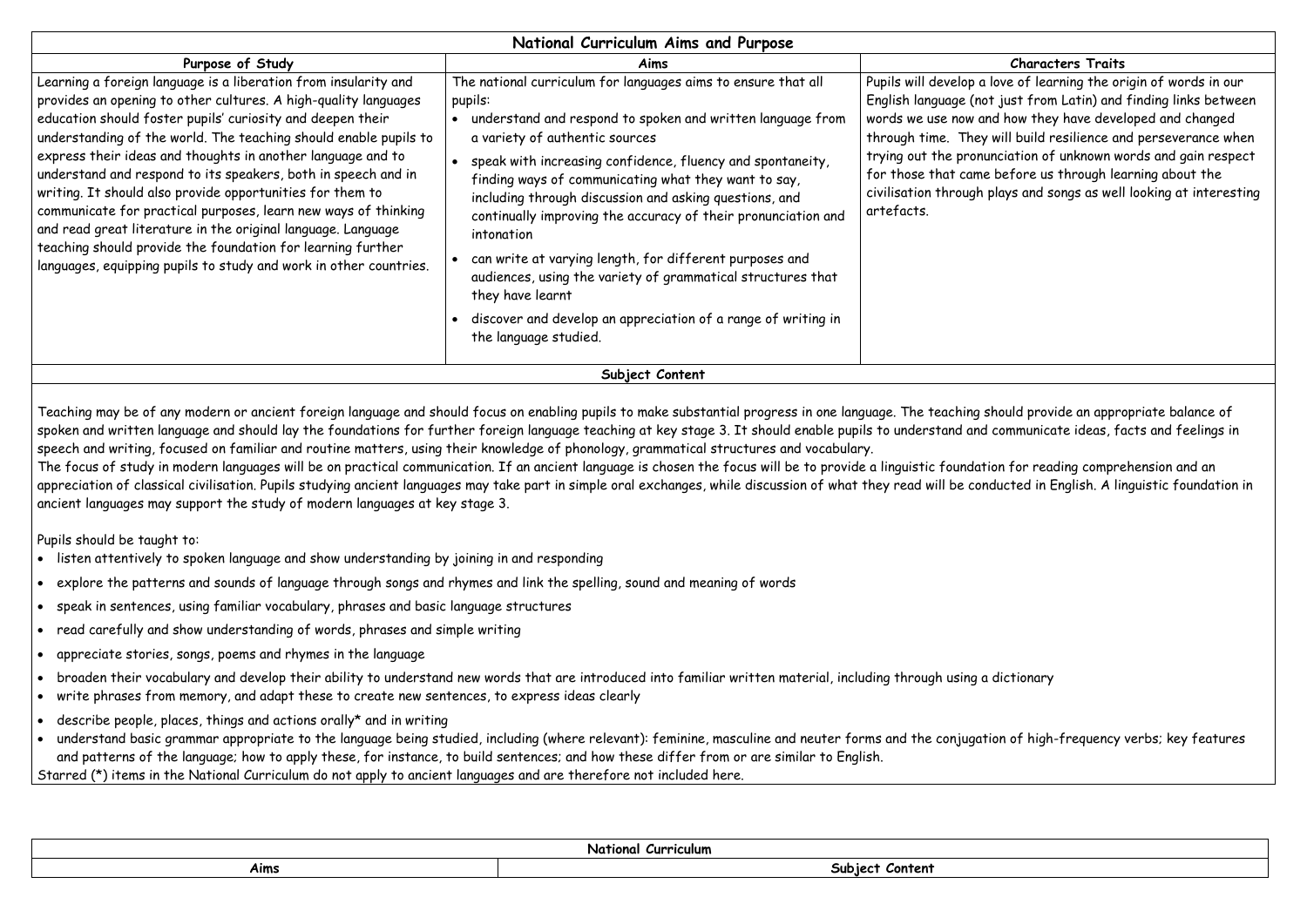| The national curriculum for languages aims to ensure that all pupils                                                                                                                                                                                                                                                                                                                                                                                                                                                                                                                                                                             | Pupils should be taught to:                                                                                                                                                                                                                                                                                                                                                                                                                                                                                                                                                                                                                                                                                                                                                                                                                                                                                      |
|--------------------------------------------------------------------------------------------------------------------------------------------------------------------------------------------------------------------------------------------------------------------------------------------------------------------------------------------------------------------------------------------------------------------------------------------------------------------------------------------------------------------------------------------------------------------------------------------------------------------------------------------------|------------------------------------------------------------------------------------------------------------------------------------------------------------------------------------------------------------------------------------------------------------------------------------------------------------------------------------------------------------------------------------------------------------------------------------------------------------------------------------------------------------------------------------------------------------------------------------------------------------------------------------------------------------------------------------------------------------------------------------------------------------------------------------------------------------------------------------------------------------------------------------------------------------------|
| $\triangleright$ Understand and respond to spoken and written language from a<br>variety of authentic sources<br>$\triangleright$ Speak with increasing confidence, fluency and spontaneity, finding<br>ways of communicating what they want to say, including through<br>discussion and asking questions, and continually improving the accuracy<br>of their pronunciation and intonation<br>$\triangleright$ Can write at varying length, for different purposes and audiences,<br>using the variety of grammatical structures that they have learnt<br>Discover and develop an appreciation of a range of writing in the language<br>studied. | Listen attentively to spoken language and show understanding by joining in ar<br>• Explore the patterns and sounds of language through songs and rhymes and I<br>words<br>Speak in sentences, using familiar vocabulary, phrases and basic language str<br>• Read carefully and show understanding of words, phrases and simple writing<br>Appreciate stories, songs, poems and rhymes in the language<br>Broaden their vocabulary and develop their ability to understand new words<br>material, including through using a dictionary<br>Write phrases from memory, and adapt these to create new sentences, to ex-<br>Describe people, places, things in writing<br>Understand basic grammar appropriate to the language being studied, includi<br>and neuter forms and the conjugation of high-frequency verbs; key features<br>apply these, for instance, to build sentences; and how these differ from or a |

# Progression - Knowledge and Skills

This chapter looks at a death in Roman times and how people were remembered and  $\mathsf{p}$  onoured. The grammar focus is subject and bject and how this can affect the way this ranges the noun ending. If the noun is the ubject of the sentence (doing the action) the ending is –am and if the noun is the object (the ction is being done to it) the ending is -um.

his chapter is further supplemented through Minimus Workbook p21-22.

The final chapter in Minimus focusses around eligion in Roman times. This chapter consolidates learning around the main word lasses –nouns, adjectives, verbs, adverbs, prepositions and conjunctions. The children ow have learned a large amount of vocabulary

| Subject Content, Knowledge and Skills                                                                                                                                                                                                                                                                                                                                                                                                                                                                                                                                                                                                                                                                                                                                                                     |                                                                                                                                                                                                                                                                                                                                                                                                                                                                                                                                                                                                                                                                                                                                                                                     |                                                                                                                                                                                                                                                                                                                                                                                                                                                                                                                                                                                                                                                                                                                                                                                                                            |                                                                                                                                                                                                                                                                                                                                                                                                                                                                                                                                                                |
|-----------------------------------------------------------------------------------------------------------------------------------------------------------------------------------------------------------------------------------------------------------------------------------------------------------------------------------------------------------------------------------------------------------------------------------------------------------------------------------------------------------------------------------------------------------------------------------------------------------------------------------------------------------------------------------------------------------------------------------------------------------------------------------------------------------|-------------------------------------------------------------------------------------------------------------------------------------------------------------------------------------------------------------------------------------------------------------------------------------------------------------------------------------------------------------------------------------------------------------------------------------------------------------------------------------------------------------------------------------------------------------------------------------------------------------------------------------------------------------------------------------------------------------------------------------------------------------------------------------|----------------------------------------------------------------------------------------------------------------------------------------------------------------------------------------------------------------------------------------------------------------------------------------------------------------------------------------------------------------------------------------------------------------------------------------------------------------------------------------------------------------------------------------------------------------------------------------------------------------------------------------------------------------------------------------------------------------------------------------------------------------------------------------------------------------------------|----------------------------------------------------------------------------------------------------------------------------------------------------------------------------------------------------------------------------------------------------------------------------------------------------------------------------------------------------------------------------------------------------------------------------------------------------------------------------------------------------------------------------------------------------------------|
| Year 3                                                                                                                                                                                                                                                                                                                                                                                                                                                                                                                                                                                                                                                                                                                                                                                                    | Year 4                                                                                                                                                                                                                                                                                                                                                                                                                                                                                                                                                                                                                                                                                                                                                                              | Year 5                                                                                                                                                                                                                                                                                                                                                                                                                                                                                                                                                                                                                                                                                                                                                                                                                     | Year 6                                                                                                                                                                                                                                                                                                                                                                                                                                                                                                                                                         |
| Chapter 1 - Meet the Family<br>Children are introduced to a real family that<br>lived in a fort called Vindolanda near Hadrian's<br>wall in approximately AD100. Children learn the<br>basic rules for Latin (that a V was pronounced<br>W, there was no soft c sound only a hard k, all<br>letters were sounded and that they did not<br>have a J sound - J is pronounced like a Y).<br>This chapter focuses on nouns and noun<br>endings - masculine -us and feminine -a.<br>Children learn how to introduce themselves and<br>family members. They learn about artefacts<br>found in Vindolanda and that Roman's<br>celebrated birthdays and had parties. They<br>learn to sing Happy Birthday in Latin and use<br>greetings.<br>This chapter is further supplemented through<br>Minimus Workbook p2-3 | Chapter 3 - Work, work, work<br>This chapter focuses on verbs but revisits nouns<br>and adjectives. Children begin to build up a bank of<br>vocabulary. Children learn that in Latin the end of<br>the verb shows who is doing the action and that<br>the language does not have a word for I, you or<br>they but is expressed through the verb ending.<br>E.g. scribo - I write, scribit - he writes, scribunt -<br>they write.<br>This chapter is further supplemented through<br>Minimus Workbook p6-7.<br>The children also learn the song, Ba La Laniger and<br>the story, Rufus et vespa.<br>Chapter 4 - School<br>Children learn about Roman school life in chapter 4<br>and consolidate previous learning of nouns, verbs<br>and adjectives. They continue to look at Latin | Chapter 7 - Military Machine<br>The historical aspect of this chapter is the<br>Roman army and concentrates on further verbs<br>in the form of commands and orders. More<br>nouns are introduced and children visit their<br>bank of vocabulary. Plural forms of verb<br>commands are taught<br>e.g. veni = come (one person) venite (veni +te) =<br>come (more than one person). Children play Simo<br>dicit (Simon says) to reinforce the commands.<br>Further investigation into the derivatives of<br>English is explored e.g. milites - soldiers and<br>children are asked questions such as What does<br>a porter do? The Latin word to carry is portate.<br>This chapter is further supplemented through<br>Minimus Workbook p14-15<br>Chapter 8 - Clean & Healthy<br>Continuing with adverbs this chapter is based | Chapter 11 - A Sad Day<br>This chapter looks at a dea<br>and how people were remen<br>honoured. The grammar for<br>object and how this can aff<br>changes the noun ending. It<br>subject of the sentence (do<br>ending is -am and if the not<br>action is being done to it) t<br>This chapter is further sup<br>Minimus Workbook p21-22.<br>Chapter 12 - Gods! Hear<br>The final chapter in Minimu<br>religion in Roman times. Thi<br>consolidates learning aroun<br>classes -nouns, adjectives,<br>prepositions and conjunctio<br>now have learned a large an |

in and responding nd link the spelling, sound and meaning of

structures

ds that are introduced into familiar written

o express ideas clearly

luding (where relevant): feminine, masculine and patterns of the language; how to integrate of the language; how to or are similar to English.



#### **Chapter 11 – A Sad Day**

#### **Chapter 12 – Gods! Hear our prayers**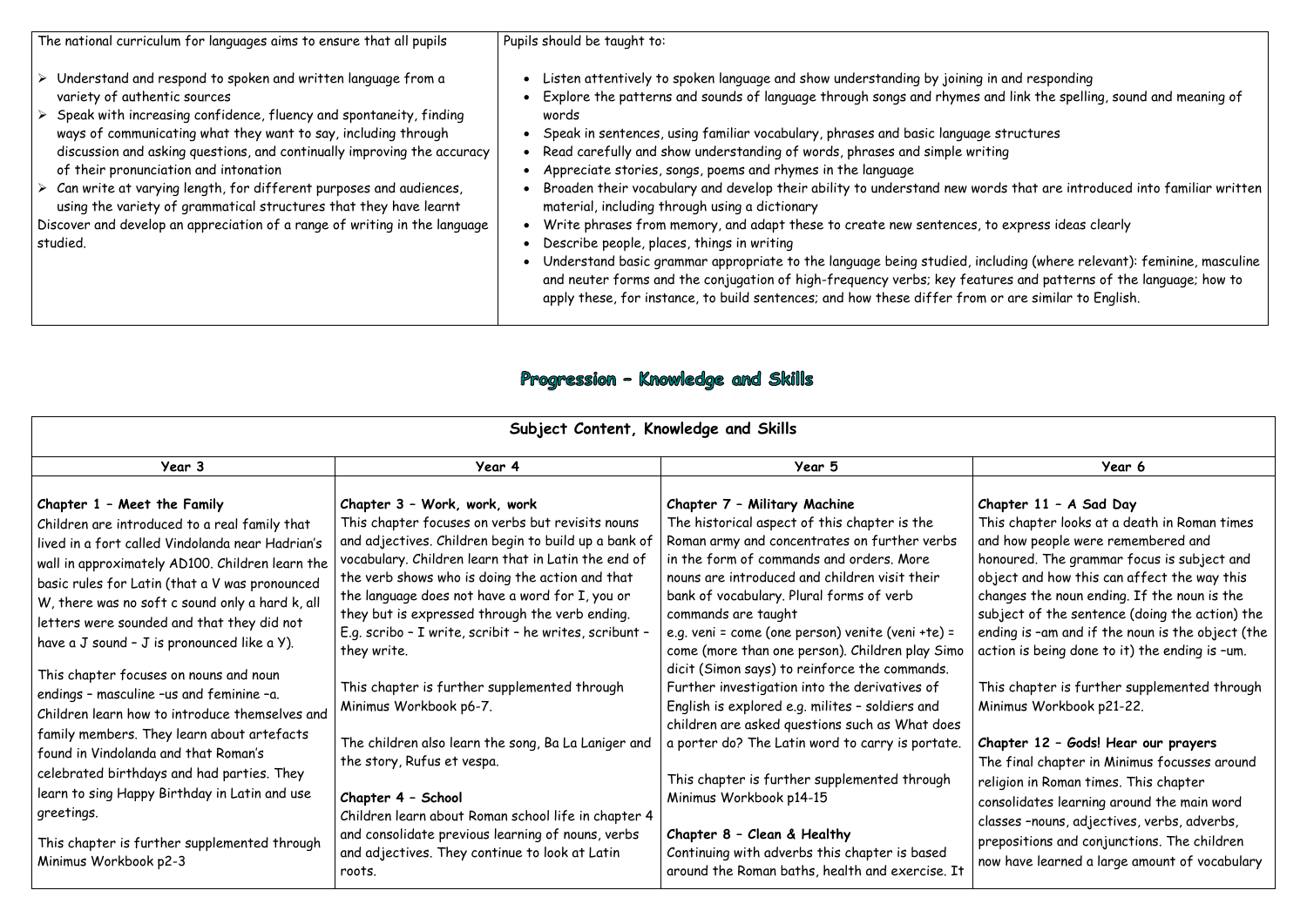| The children also learn the song Felix dies tibi<br>sit<br>Chapter 5 - Romans & Britons<br>(taught out of sequence as this links directly with the<br>Roman History topic taught at this point in this year<br>group)<br>This chapter introduces adverbs and the fact<br>that Latin adverbs end in er. The story<br>includes history links about life in Briton<br>before and after the Roman invasion and<br>revises nouns, verbs and adjectives.<br>This chapter is further supplemented through<br>Minimus Workbook p10-11<br>The children also learn the play, The Three<br>Little Pigs and the story, Vibrassa et ballista<br>Chapter 2 - Food Glorious Food<br>In chapter 2 children revisit nouns and are<br>introduced to adjectives. The family are<br>hosting the Governor of Britain for a special<br>dinner. The children learn adjectives to<br>describe animals and one another and learn<br>that adjectives also have the masculine and<br>feminine endings. They begin to investigate<br>Latin roots e.g. porcus is a pig (pork). Equus is a<br>horse (equestrian).<br>This chapter is further supplemented through<br>Minimus Workbook p4-5<br>The children also learn the play, The Leftovers<br>and the story, Candidus et dis horribilis. | This chapter is further supplemented through<br>Minimus Workbook p8-9<br>They also learn the story, Corinthus et fabula.<br>Chapter 6 - Off to Town<br>The family go to Eboracum (York) shopping. The<br>children are introduced to a larger number of<br>nouns and learn how to talk about where they live.<br>They look at Latin roots: $-$ e.g. habitat (he lives).<br>fractus (broken).<br>This chapter is further supplemented through<br>Minimus Workbook p12-13.<br>They also learn the song, Ardet Roma as well as<br>the play, Shopping in York. | introduces longer statements and more complex<br>language. Children begin to write whole<br>sentences in Latin and translate into English.<br>More historic facts are introduced linked to<br>modern life and Latin roots continue to be<br>investigated: frigidarium - cold room (fridge). A<br>visit to the doctor consolidates commands and<br>introduces further vocabulary.<br>This chapter is further supplemented through<br>Minimus Workbook p16-17.<br>The children also learn the song, Caput Umeri<br>and the story, Iulius et pugna.<br>Chapter 9 - Soldiers Life<br>Prepositions are introduced in this chapter.<br>Children begin to learn about place and position<br>through the day in the life of a soldier. They<br>continue to see the derivatives of English and<br>links to prefixes e.g. circum - round and sub -<br>under.<br>This chapter is further supplemented through<br>Minimus Workbook p18-19.<br>The children also learn the play, Goldilocks and<br>the Three Bears and the story, Flavius et<br>Imperator novus.<br>Chapter 10 - Romantic Ring<br>In this chapter children are introduced to<br>conjunctions and begin to link two sentences in<br>Latin together. They learn the Latin for<br>because, but, and, although and begin to write<br>and speak aloud longer linked sentences.<br>This chapter is further supplemented through<br>Workbook p20. |
|---------------------------------------------------------------------------------------------------------------------------------------------------------------------------------------------------------------------------------------------------------------------------------------------------------------------------------------------------------------------------------------------------------------------------------------------------------------------------------------------------------------------------------------------------------------------------------------------------------------------------------------------------------------------------------------------------------------------------------------------------------------------------------------------------------------------------------------------------------------------------------------------------------------------------------------------------------------------------------------------------------------------------------------------------------------------------------------------------------------------------------------------------------------------------------------------------------------------------------------------------------------|-----------------------------------------------------------------------------------------------------------------------------------------------------------------------------------------------------------------------------------------------------------------------------------------------------------------------------------------------------------------------------------------------------------------------------------------------------------------------------------------------------------------------------------------------------------|-----------------------------------------------------------------------------------------------------------------------------------------------------------------------------------------------------------------------------------------------------------------------------------------------------------------------------------------------------------------------------------------------------------------------------------------------------------------------------------------------------------------------------------------------------------------------------------------------------------------------------------------------------------------------------------------------------------------------------------------------------------------------------------------------------------------------------------------------------------------------------------------------------------------------------------------------------------------------------------------------------------------------------------------------------------------------------------------------------------------------------------------------------------------------------------------------------------------------------------------------------------------------------------------------------------------------------------------------------------------------------------------------|

in Latin and English through derivatives of language.

This chapter is further supplemented through Minimus Workbook p23-24.

The children also learn the story, Pandora et somnium and the song, Decem urnae: Ten Green Bottles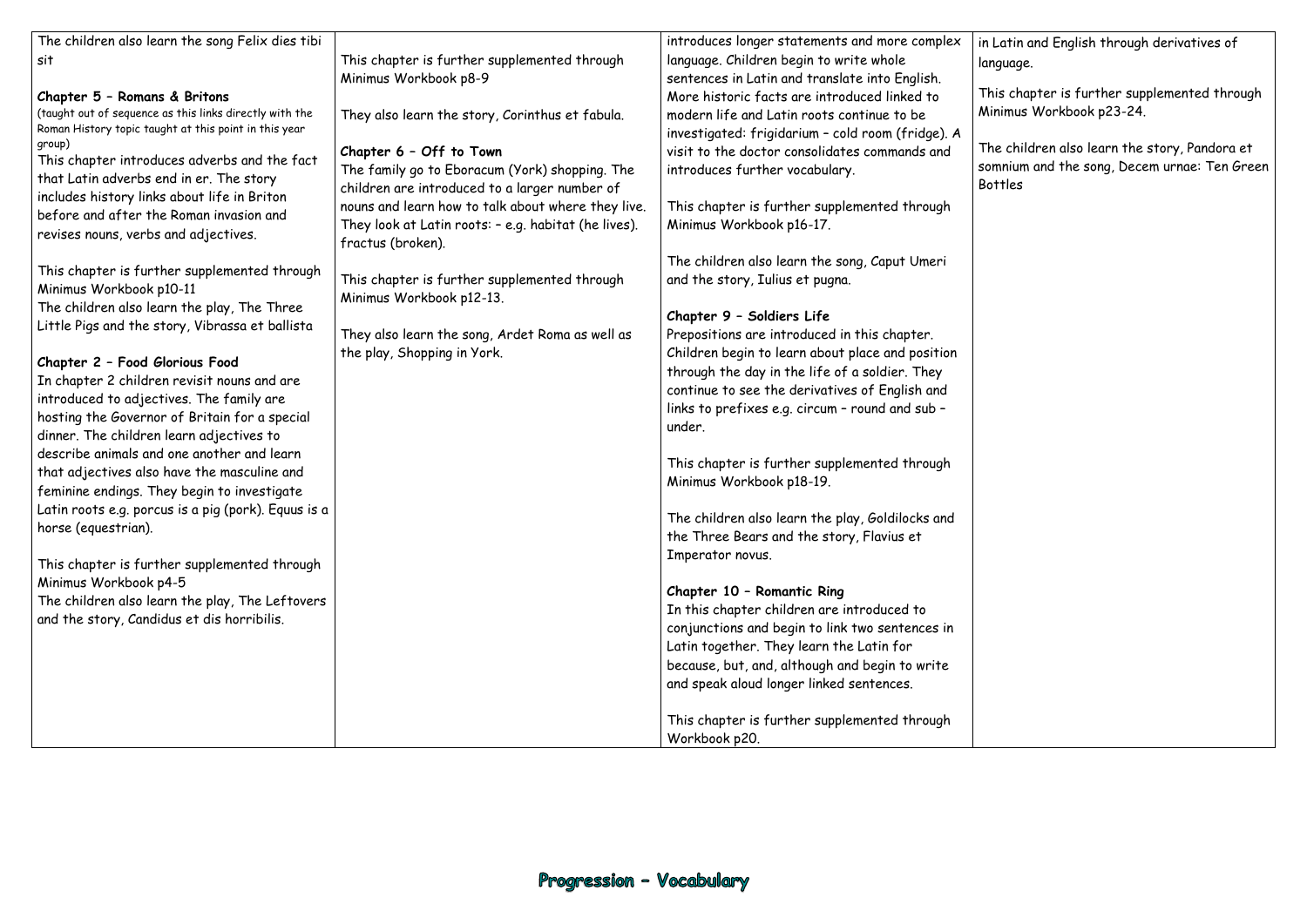## **Vocabulary**

The vocabulary learned in each chapter is built upon and used again and again to consolidate understanding throughout each of the chapters

Epistulam – letter, accipit – receives, istissimus – very say, mortua – dead, curat – ie looks after, equum – horse, plaustrum – rt, parat – he prepares, coronam – wreath, cernam – lamp, titulam – inscription, sculpit –  $h$  carves, ollam – pot, deponent – they put own, sepulcrum - tomb, point - places

| Year 3                                               | Year 4                                                 | $\ldots$ $\sigma$ $\sigma$ $\sigma$ $\sigma$<br>Year 5 | Year 6                          |
|------------------------------------------------------|--------------------------------------------------------|--------------------------------------------------------|---------------------------------|
| Chapter 1                                            | Chapter 3                                              | Chapter 7                                              | Chapter 11                      |
| <b>Questions</b>                                     | Verbs                                                  | Weapons                                                | Epistulam - letter, accipit -   |
| Quis es?/qui estis? - Who are you?                   | Endings $t/o/nt$ - he or she is/ I am/they are         | Galea - helmet, pilum - javelin, scutum - shield,      | tristissimus - very say, mor    |
| (singular/plural), quid? - what?                     | Faci - doing, scrib - writing, specta - watching,      | lorica - breastplate, pugio - dagger, periculosus      | she looks after, equum - ho     |
| <b>Family</b>                                        | purg - cleaning, leg - reading, verr -sweeping,        | - dangerous,                                           | cart, parat - he prepares, c    |
| Mater - mother, pater - father, filia -              | labora - working, ride - smile, intra - entering,      | Commands                                               | lucernam - lamp, titulam - ii   |
| daughter, filius - son, infans - little child, servi | coqui - cooking                                        | cave - be careful, siste - stop, relinque - leave      | he carves, ollam - pot, depo    |
| - servant, soror – sister                            | Other                                                  | it, ecce - look, audite - listen, sumite - pick up,    | down, sepulcrum - tomb, po      |
| <u>Other</u>                                         | Subito - suddenly, ancilla - slave girl, nova - new,   | procedite - go forward, portate - carry,               |                                 |
| Salve/salvete - hello(singular/plural), omnes -      | nonc - now, quod - because, minime - no, validus -     | demittite - put down, testudinem facite - make         | Chapter 12                      |
| everyone, exspectatissimus - very welcome,           | strond, semper - always                                | a tortoise                                             | Nihil - nothing, consumit - I   |
| dnum - present, tibi - for you, habeo - I have,      |                                                        | Verbs                                                  | arcessit - she summons, sol     |
| falix dies tibi sit - Happy Birthday, gratias tibi   | Chapter 4                                              | Consumter - eat, cantata - sing, dormite - sleep,      | pavidi - frightened, tristes    |
| ago - I thank you, quam pulcher - how                | Docet - teachers, laetus - happy, iratus - angry,      | saltate - dance, natate - swim, salite - jump,         | nostras - our prayers, vinur    |
| beautiful, sed - but, famosa - famous, sedate -      | cur? - why?, fatigata - bored, dormio - I sleep        | pingite - paint                                        | matres - mother goddesses       |
| sit down, lolim - once upon a time, sum/sumus -      |                                                        |                                                        | my prayer, fabulam - story,     |
| I am/we are, es/estis - you are                      | Chapter 6                                              | Chapter 8                                              | lambit - licks, capillos - hair |
| (singular/plural), carissima - dearest, diem         | Vado - I am going, Eboracum - to York, ibi - there,    | At the baths                                           | caseum - cheese, dat - gvie     |
| natalem - birthday, anima - soul                     | arma - weapons, ludi - games, pilulae - beads,         | Hilariter - cheerfully, ludunt - they are playing,     | facit - makes, sacrificium -    |
|                                                      | variae - colourful, stili - pens, cerae - wax tablets, | in apodyterio - in the changing room, exuunt -         | - sweetly, cantat - sings, te   |
| Chapter 5                                            | habitat - he lives, amicus - friend, gladius - sword,  | they are undressing, in tepidario - in the warm        | surgit $-$ get up               |
| Celeriter - quickly, equito - I ride, ferociter -    | acutus - sword, fractus - broken, obesu - fat,         | room, segniter - lazily, recumbent - they are          |                                 |
| fiercely, pugno - I fight, diligenter - carefully,   | durus - tough, ampulla - perfume flaks,                | lying down, in caldario - in the hot room, ancillae    |                                 |
| colo - I farm, tesserae - mosaics, ita vero -        | capillamentum - wig, Animalia anea - bronze            | - slave girls, prudenter - skilfully, radunt - they    |                                 |
| yes, directae - straight, commodae -                 | animals, mortarium - cooking pot, ita vero - yes       | are scraping their skin, in frigidario - in the cold   |                                 |
| comfortable, nobiscum - with us                      |                                                        | room, breviter - for a short time, summergunt -        |                                 |
|                                                      |                                                        | they plunge underwater, cum amicus - with              |                                 |
| <b>Chapter 2</b>                                     |                                                        | friends, garriunt - they are chatting, laetae -        |                                 |
| Eheu - oh dear, euge - hooray, sede - sit, cibus     |                                                        | happy, purae - clean                                   |                                 |
| - food, noli lacrimate - don't cry, villa - house,   |                                                        | At the doctors                                         |                                 |
| sordida - dirty, hortus - garden, squalidus -        |                                                        | Discumbe - lie down, oculus aperi - open your          |                                 |
| messy, tunica - dress, fessi - tired, euge -         |                                                        | eyes, impone - put it on, tris per diem - three        |                                 |
| hooray, miles - soldier                              |                                                        | times a day, consume - eat, bis per diem - twice       |                                 |
| Animals                                              |                                                        | per day, gratias agimus - thank you                    |                                 |
| Vespa - wasp, cuniculus - rabbit, balaena -          |                                                        |                                                        |                                 |
| whale, Delphinus - dolphin, porcus - pig             |                                                        | Chapter 9                                              |                                 |
| <u>Adjectives</u>                                    |                                                        | Signifier - standard-bearer, vexillifer - flag-        |                                 |
| Parva/us - small, maxima/us - very big,              |                                                        | bearer, cornice - horn-player, centurio -              |                                 |
| improbus/a - naughty, benignus/a - friendly,         |                                                        | centurion, proper, near, circum, round, sub -          |                                 |
| magnus/a - big, bona/us - good, callida/us -         |                                                        | under, super - on top of, in - in, pro - in fornt of,  |                                 |

#### **Chapter 11**

#### **Chapter 12**

ihil – nothing, consumit – he eats, calidus, hot, arcessit – she summons, solliciti – worried, pavidi – frightened, tristes – sad, preces stras – our prayers, vinum – wine, deae atres – mother goddesses, precem meam – , y prayer, fabulam – story, narrat – tells, mbit – licks, capillos – hair, pectit – combs, iseum – cheese, dat – gvies, plaustrum – cart, icit – makes, sacrificium – sacrifice, suaviter – sweetly, cantat – sings, tenet – cuddles, rgit – get up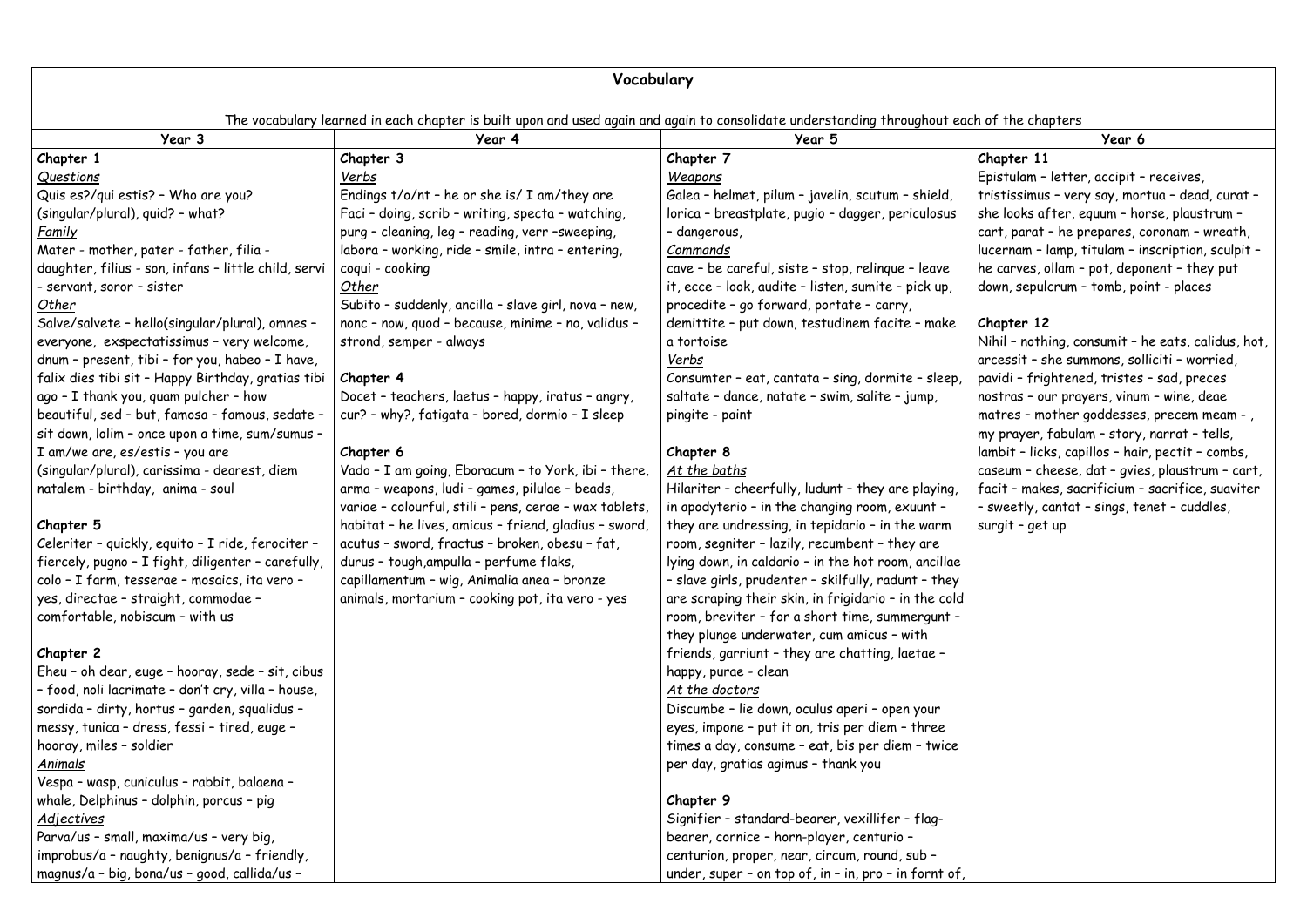| clever, formosa/us - beautiful, ignava/us -    | ad - to, e - away from, fessa, tired, laetissimus - |
|------------------------------------------------|-----------------------------------------------------|
| lazy, minima/us - very small, optima/us - very | very happy                                          |
| good, strenua/us - energetic                   |                                                     |
|                                                | Chapter 10                                          |
|                                                | Gratias tibi ago - I thank you, capillamentum -     |
|                                                | wig, capilli - hair, aures - ears, unguentum - lip  |
|                                                | gloss, gemmae - jewels, guamquam - although,        |
|                                                | diu - for along time, in cubiculo - in the          |
|                                                | bedroom, annulus - ring, pretiosus - valuable,      |
|                                                | cur? - why?, aureus - made of gold, a patre tuo -   |
|                                                | from your father, haec verba - these words,         |
|                                                | anima mea - my life or soul, amatorius -            |
|                                                | romantic, ubi? - where?                             |

# Progression - Curriculum Links

| Subjects          | Curriculum Links                       |                                               |                                           |                                                |
|-------------------|----------------------------------------|-----------------------------------------------|-------------------------------------------|------------------------------------------------|
|                   | Year 3                                 | Year 4                                        | Year 5                                    | Year 6                                         |
| Art and Design    | Designing and creating Roman shields   |                                               | Observing small details on Ancient Greek  |                                                |
|                   |                                        |                                               | artefacts and comparing with those        |                                                |
|                   |                                        |                                               | from the Roman artefacts in order to      |                                                |
|                   |                                        |                                               | create Greek pots.                        |                                                |
|                   | Year 3                                 | Year 4                                        | Year 5                                    | Year 6                                         |
| Computing         |                                        |                                               |                                           |                                                |
|                   | Year 3                                 | Year 4                                        | Year 5                                    | Year 6                                         |
| Design Technology |                                        |                                               |                                           |                                                |
|                   | Year 3                                 | Year 4                                        | Year 5                                    | Year 6                                         |
| English           | Drama - all years groups use drama     | Drama - all years groups use drama regularly  | Drama - all years groups use drama        | Drama - all years groups use drama             |
|                   | regularly to bring the comic strips to | to bring the comic strips to life in order to | regularly to bring the comic strips to    | regularly to bring the comic strips to life in |
|                   | life in order to help understand the   | help understand the story.                    | life in order to help understand the      | order to help understand the story.            |
|                   | story.                                 |                                               | story                                     |                                                |
|                   |                                        | Grammar - learning Latin nouns, verbs and     |                                           | Grammar - learning Latin nouns, verbs and      |
|                   | Year 3 also learn two Latin plays      | adjectives reinforces children's              | Year 5 also learn a Latin play during the | adjectives reinforces children's               |
|                   | throughout the year.                   | understanding of these in English.            | year.                                     | understanding of these in English.             |
|                   |                                        | Making connections to Latin and English       |                                           | Making connections to Latin and English        |
|                   |                                        | words.                                        |                                           | words.                                         |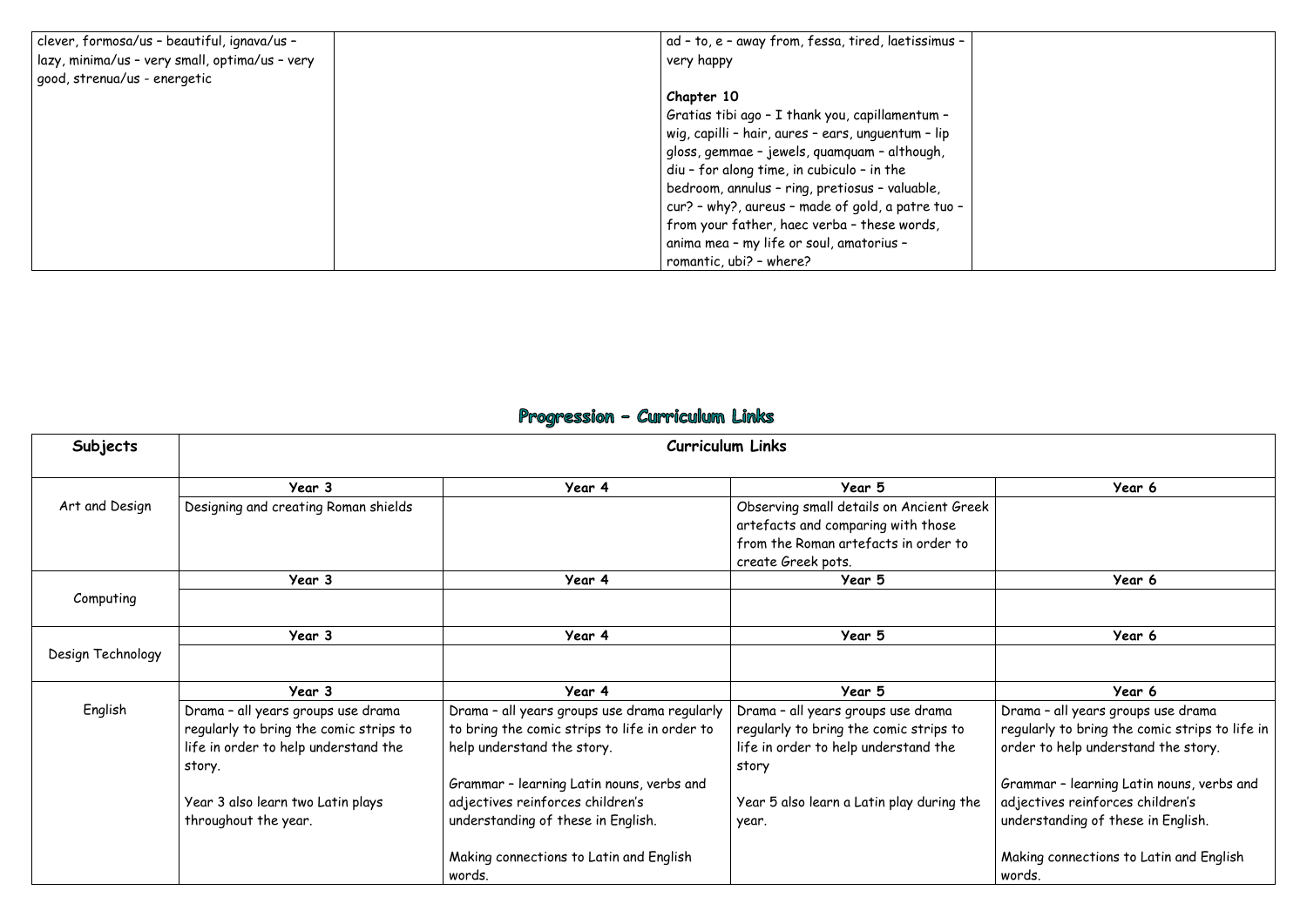|                           | Grammar - learning Latin nouns, verbs<br>and adjectives reinforces children's<br>understanding of these in English.<br>Making connections to Latin and English<br>words<br>Reading Greek myths linked with each                                                                                                                                                                                           | Reading and understanding Greek myths<br>linked with each chapter.                                                                                                                                                                                                                                                                           | Grammar - learning Latin nouns, verbs<br>and adjectives reinforces children's<br>understanding of these in English.<br>Making connections to Latin and English<br>words.<br>Reading, understanding and discussing                                                                                                                            | Reading, understanding, discussing and<br>critiquing Greek myths linked with each<br>chapter.                                                                                                                                                                                                                                                |
|---------------------------|-----------------------------------------------------------------------------------------------------------------------------------------------------------------------------------------------------------------------------------------------------------------------------------------------------------------------------------------------------------------------------------------------------------|----------------------------------------------------------------------------------------------------------------------------------------------------------------------------------------------------------------------------------------------------------------------------------------------------------------------------------------------|----------------------------------------------------------------------------------------------------------------------------------------------------------------------------------------------------------------------------------------------------------------------------------------------------------------------------------------------|----------------------------------------------------------------------------------------------------------------------------------------------------------------------------------------------------------------------------------------------------------------------------------------------------------------------------------------------|
|                           | chapter.                                                                                                                                                                                                                                                                                                                                                                                                  |                                                                                                                                                                                                                                                                                                                                              | Greek myths linked with each chapter as<br>well as others studied through English                                                                                                                                                                                                                                                            |                                                                                                                                                                                                                                                                                                                                              |
|                           |                                                                                                                                                                                                                                                                                                                                                                                                           |                                                                                                                                                                                                                                                                                                                                              | linked with the Greek topic                                                                                                                                                                                                                                                                                                                  |                                                                                                                                                                                                                                                                                                                                              |
|                           | Year 3                                                                                                                                                                                                                                                                                                                                                                                                    | Year 4                                                                                                                                                                                                                                                                                                                                       | Year 5                                                                                                                                                                                                                                                                                                                                       | Year 6                                                                                                                                                                                                                                                                                                                                       |
| Geography                 | Various places in Britain are located on<br>maps throughout the chapters, as well as<br>talking about Rome in Italy.                                                                                                                                                                                                                                                                                      |                                                                                                                                                                                                                                                                                                                                              |                                                                                                                                                                                                                                                                                                                                              |                                                                                                                                                                                                                                                                                                                                              |
|                           | Year 3                                                                                                                                                                                                                                                                                                                                                                                                    | Year 4                                                                                                                                                                                                                                                                                                                                       | Year 5                                                                                                                                                                                                                                                                                                                                       | Year 6                                                                                                                                                                                                                                                                                                                                       |
| History                   | Continual reinforcement of the time<br>that the Romans were ruling Britain.<br>Regular reference made to how Roman<br>rule still impacts our lives now.<br>Making observations about similarities<br>and differences in lifestyle.<br>Use of timelines to understand when<br>events took place.<br>Use of pictures of artefacts from the<br>home of the family we study through to<br>help understanding. | Continual reinforcement of the time that<br>the Romans were ruling Britain.<br>Regular reference made to how Roman rule<br>still impacts our lives now.<br>Making observations about similarities and<br>differences in lifestyle.<br>Use of pictures of artefacts from the home<br>of the family we study through to help<br>understanding. | Continual reinforcement of the time<br>that the Romans were ruling Britain.<br>Regular reference made to how Roman<br>rule still impacts our lives now.<br>Making observations about similarities<br>and differences in lifestyle.<br>Use of pictures of artefacts from the<br>home of the family we study through to<br>help understanding. | Continual reinforcement of the time that<br>the Romans were ruling Britain.<br>Regular reference made to how Roman rule<br>still impacts our lives now.<br>Making observations about similarities and<br>differences in lifestyle.<br>Use of pictures of artefacts from the<br>home of the family we study through to<br>help understanding. |
|                           | Year 3                                                                                                                                                                                                                                                                                                                                                                                                    | Year 4                                                                                                                                                                                                                                                                                                                                       | Year 5                                                                                                                                                                                                                                                                                                                                       | Year 6                                                                                                                                                                                                                                                                                                                                       |
| Mathematics               | Learning to read and write Roman<br>Numerals.<br>Learning to read time on analogue clocks<br>with Roman Numerals.                                                                                                                                                                                                                                                                                         | Learning to read and write Roman Numerals.<br>Learning to read time on analogue clocks<br>with Roman Numerals.                                                                                                                                                                                                                               | Learning to solve calculations using<br>Roman Numerals.<br>Reading time on analogue clocks with<br>Roman Numerals to solve problems.                                                                                                                                                                                                         | Learning to solve calculations using Roman<br>Numerals.<br>Reading time on analogue clocks with Roman<br>Numerals to solve problems.                                                                                                                                                                                                         |
|                           | Year 3                                                                                                                                                                                                                                                                                                                                                                                                    | Year 4                                                                                                                                                                                                                                                                                                                                       | Year 5                                                                                                                                                                                                                                                                                                                                       | Year 6                                                                                                                                                                                                                                                                                                                                       |
| Music                     | The children learn a Latin song as a<br>different way to access the new<br>vocabulary.                                                                                                                                                                                                                                                                                                                    | The children learn two songs throughout the<br>year as a different way to access the new<br>vocabulary                                                                                                                                                                                                                                       | The children learn a Latin song as a<br>different way to access the new<br>vocabulary.                                                                                                                                                                                                                                                       | The children learn a Latin song as a<br>different way to access the new<br>vocabulary.                                                                                                                                                                                                                                                       |
| <b>Physical Education</b> | Year 3                                                                                                                                                                                                                                                                                                                                                                                                    | Year 4                                                                                                                                                                                                                                                                                                                                       | Year 5                                                                                                                                                                                                                                                                                                                                       | Year 6                                                                                                                                                                                                                                                                                                                                       |
|                           | Year 3                                                                                                                                                                                                                                                                                                                                                                                                    | Year 4                                                                                                                                                                                                                                                                                                                                       | Year 5                                                                                                                                                                                                                                                                                                                                       | Year 6                                                                                                                                                                                                                                                                                                                                       |
| Religious Education       | Learning about different religions and<br>comparing with those in Roman times                                                                                                                                                                                                                                                                                                                             | Learning about different religions and<br>comparing with those in Roman times                                                                                                                                                                                                                                                                | Learning about different religions and<br>comparing with those in Roman times                                                                                                                                                                                                                                                                | Learning about different religions and<br>comparing with those in Roman times                                                                                                                                                                                                                                                                |
|                           | Year 3                                                                                                                                                                                                                                                                                                                                                                                                    | Year 4                                                                                                                                                                                                                                                                                                                                       | Year 5                                                                                                                                                                                                                                                                                                                                       | Year 6                                                                                                                                                                                                                                                                                                                                       |